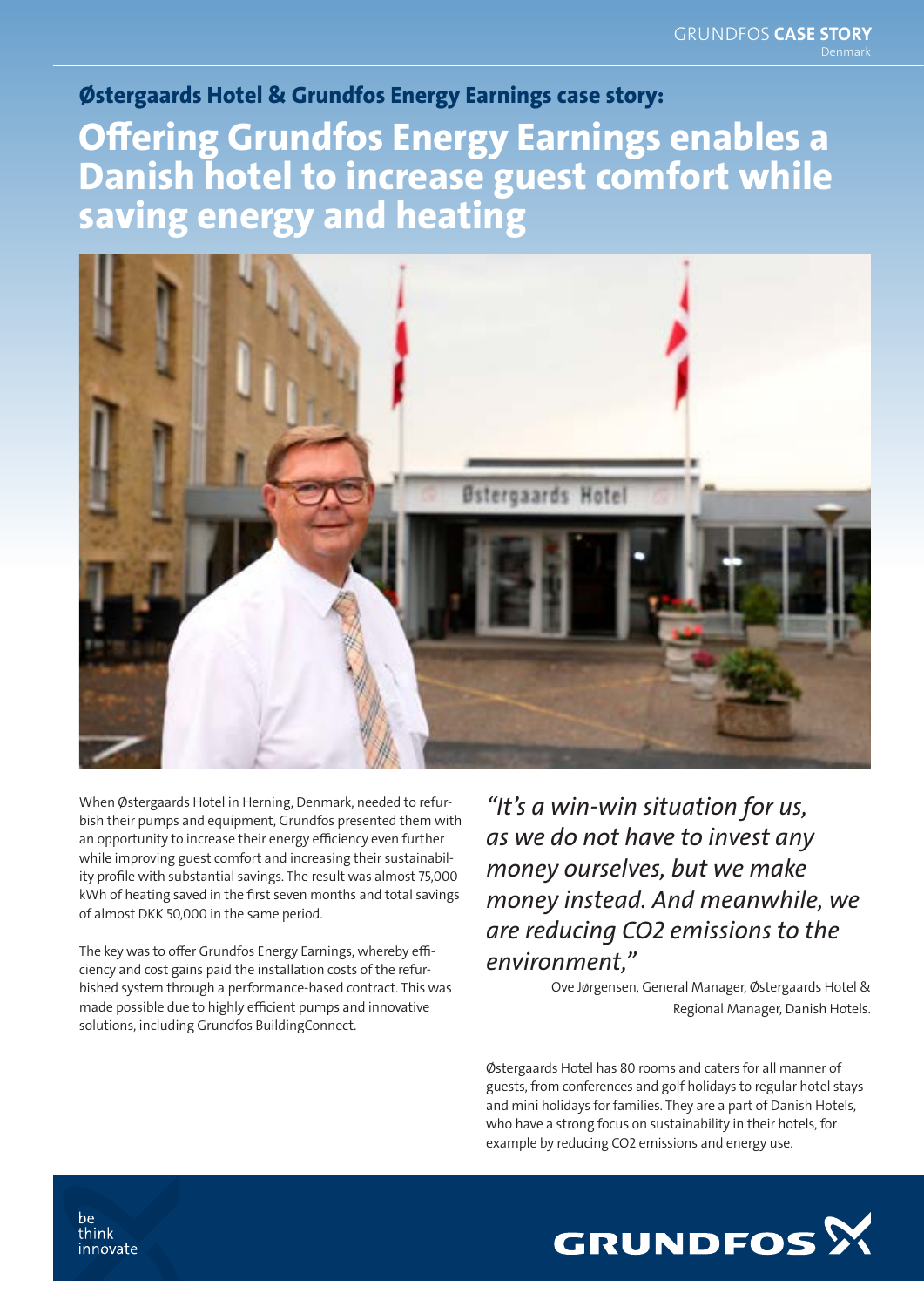

## THE SITUATION:

When heating specialists from Grundfos visited Østergaards Hotel and inspected the heating system in the pump rooms, they found out that the systems were unbalanced, motor-valves were broken, and counter-valves were missing. This was partly a result of pump maintenance not been prioritised, and the old circulation pumps were too small for the purpose.

The energy and heat consumption at Østergaards Hotel confirmed that the pumps were running inefficiently. They old system was circulating too much warm water, which wasn't being properly utilised, resulting in very high energy and heat consumption. This resulted in low Delta T syndrome, where average Delta T was too low or inadequate in the kitchen, ventilation system and basement. The result was poor performance of all systems and there was a lot of room for improvement.

The recommendation was a complete refurbishment with the replacement of old valves with new motorised valves controlled by Grundfos BuildingConnect, a new heat control system, new energy efficient pumps and system balancing. Pipes also needed to be better insulated in the basement and ventilation system.

## GRUNDFOS ENERGY EARNINGS

To meet requirements from Østergaards Hotel to reduce their energy consumption, increase comfort levels in the hotel and improve the hotel's sustainability profile, Grundfos put together a total package with the following elements:

- Energy Savings-as-a-Service offered so the hotel doesn't have to invest upfront
- Grundfos BuildingConnect installed to save energy, increase comfort, and for them to monitor, control and optimise the system
- All equipment to be changed and the system balanced for greater energy efficiency

Grundfos offered Østergaards Hotel a performance-based contract so that there was no need for them to invest upfront. The Grundfos Energy Earnings model means that the customer gets a free energy refurbishment of their plant in return for sharing the value of realised energy savings. After seven years, the customer can buy the equipment for DKK 1. In this way, Grundfos needs to deliver these savings, as payment is directly affected by the savings achieved.

This is where the ability of Grundfos BuildingConnect to document, report and benchmark energy consumption really made a difference. Grundfos BuildingConnect is the Grundfos approach to understanding buildings as a whole and to thereby provide intelligent solutions that achieve a higher level of performance in HVAC systems. It is a customised, yet affordable solution targeted towards smaller commercial buildings. When things need the customer's attention, for example with faults in the system, insights and remedies are explained in clear and understandable language.

Grundfos also replaced the old circulator pumps with MAGNA3 circulator pumps, which are supplied with a permanent magnet motor, an integrated frequency converter and intelligent controls that mean no throttling valves are required, making system balancing easier.





be think innovate